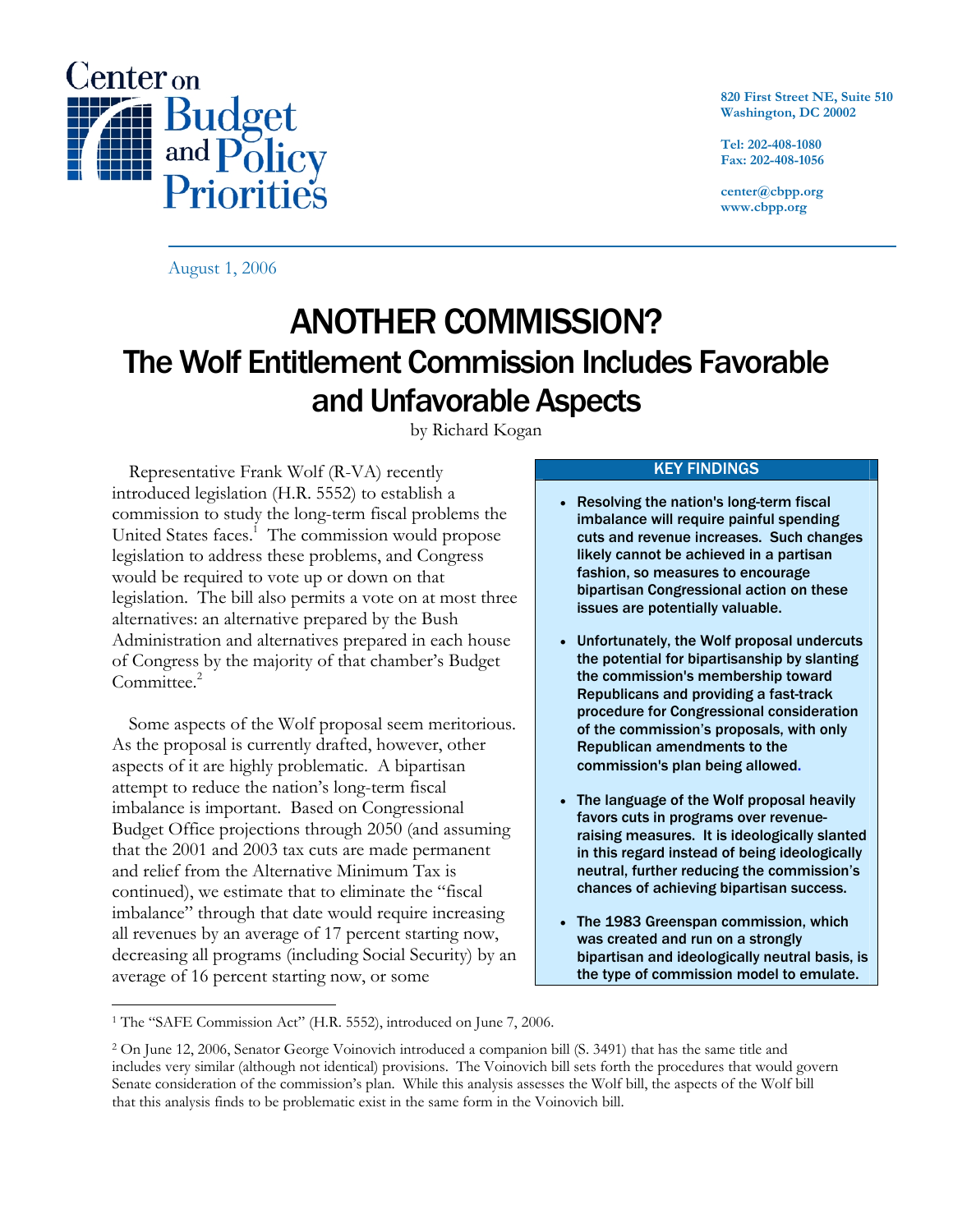combination of the two steps. Waiting to reduce the deficit, or phasing in the revenue increases and programs reductions gradually, will require the size of the tax increases or program cuts that ultimately are made to be substantially larger. Under these projections, if Congress neither reduced projected expenditures nor increased projected revenues, the debt would reach approximately 176 percent of GDP by 2050 and seriously harm the economy.<sup>3</sup>

 The Wolf commission proposal is intended to encourage Congress to address long-term budget problems. Yet despite the clear advisability of congressional action to substantially reduce or eliminate projected deficits, Rep. Wolf's proposal has three serious flaws that undercut its merits.

- First, the commission could operate on a largely partisan basis. Republican appointees to the commission would outnumber Democratic appointees by 9-6. Ten votes would be needed for the commission to approve its recommendations. This suggests the commission could develop its proposals largely on a partisan basis and seek to entice a single Democratic commission member to vote for them. (Among other things, this possibility likely would encourage Democratic leaders to name to the commission only stalwarts expected to adhere to party discipline, to prevent a lone defection from enabling the commission to produce a largely partisan Republican plan.)
- Second, the legislation would provide for the commission's proposal to be "fast-tracked" through Congress (meaning that the proposal could pass the Senate with a bare majority of 51 votes). And while Republicans in Congress would be allowed to offer amendments to the commission's plan, Democrats in Congress would be denied that right (unless control of Congress changes). Only two amendments would be permitted in each chamber of Congress — an alternative to the commission's recommendations submitted by the President and an alternative submitted by a majority of that chamber's Budget Committee. All other amendments would be barred.
- Third, the language of the proposal heavily favors cuts in programs over increases in revenues and is not even-handed. In fact, it is drafted in a way that could open the door for commission members who are supply-siders to develop "dynamic scoring" methods that would show tax cuts losing less revenue than official estimates would show, or even raising revenue. They could try to persuade the commission to employ these dynamic estimates and endorse additional tax cuts in the name of deficit reduction.

 These three flaws substantially reduce the prospects for the commission to produce a balanced, bipartisan plan that could be enacted and sustained and that would substantially improve the longterm budget outlook. A balanced, even-handed deficit-reduction commission might be useful in efforts to achieve such a desirable outcome. The problems in the Wolf bill as it now stands are sufficiently great, however, that its enactment would be ill-advised unless its flaws are addressed. In

 $\overline{a}$ 

<sup>&</sup>lt;sup>3</sup> Estimates of the long-term fiscal imbalance are highly uncertain and depend, among other things, on the rate at which health care costs grow in future decades. Experts concur that it is extremely unlikely health care costs will grow so slowly that the fiscal imbalance will disappear and are unanimous in the opinion that economic growth will not solve the problem. It also should be noted that all current projections of expenditures and revenues show that deficit problems will be still more serious after 2050 than before that date. Consequently, the level of program cuts and/or tax increases needed to eliminate the fiscal imbalance through 2050 would not be sufficient to eliminate fiscal imbalances over longer periods of time.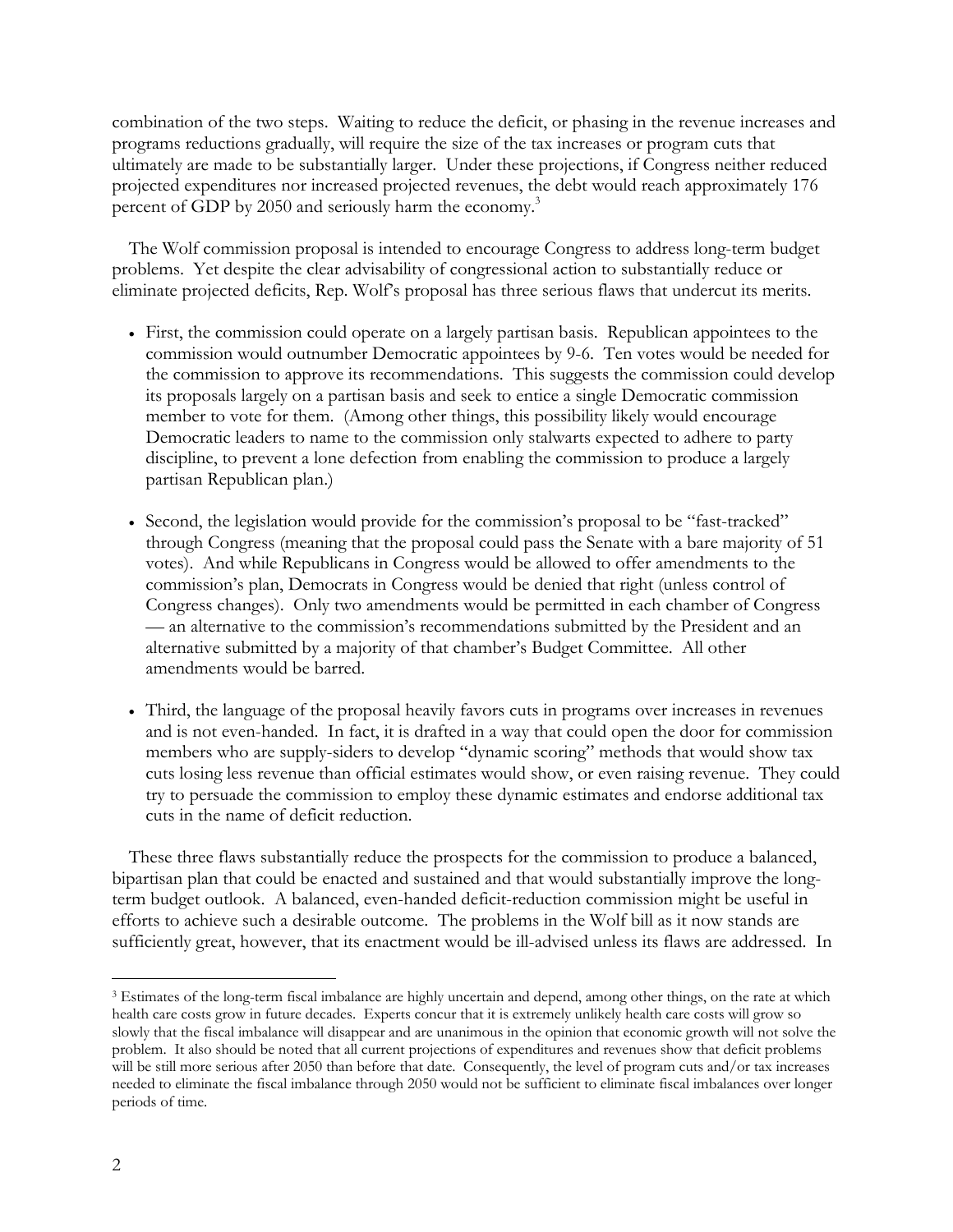this analysis, we suggest ways in which these three flaws could be addressed while keeping in place the main thrust of the bill, which is the creation of a bipartisan commission dedicated to serious long-term deficit reduction.

## The Need for Bipartisanship

 Reducing projected deficits is an exercise in unpleasant choices. The largest expenditures in the budget occur for Social Security, Medicare and Medicaid, and the Department of Defense. The public is not likely to take kindly to major cuts in these programs (or to major tax increases) unless it believes a crisis is at hand. Similarly, members of the House and Senate generally prefer not to vote for substantial program cuts or tax increases unless a crisis compels such a vote. Yet there is no obvious crisis now. The problem with large long-term deficits is that they will gradually erode future standards of living and weaken the nation's economic strength. (They also could exacerbate and make it harder to respond to an international financial crisis if one were to occur for other reasons.)

 These political dynamics suggest that the only chance for enactment of a major deficit-reduction plan is if it is clearly bipartisan in both name and substance. It would need the vigorous support of the President and of *both* Republican and Democratic Congressional leaders. Frankly, without a presidential commitment to engage in serious negotiations, substantial long-term deficit reduction legislation is unlikely to be enacted even if there otherwise would be bipartisan leadership support in Congress. And without both presidential and congressional leadership and commitment, no commission has much chance of success. We believe that the best such a proposal can accomplish — if designed in way that is balanced and workable — would be to act as a fair framework that the President and the bi-partisan leadership could use *if* they mutually choose to do so.

#### Composition of the Commission

 The composition of the commission proposed under the Wolf bill does not fulfill the requirements of bipartisanship. The commission would be composed of 15 members, three each appointed by President Bush, Speaker Hastert, Senate Majority Leader Frist, House Minority Leader Pelosi, and Senate Minority Leader Reid. This produce would a ratio of nine Republicans to six Democrats.

 The bill specifies that the proposal the commission submits be approved by a two-thirds vote of the commission, i.e., by ten of the commission's 15 members. The concept of requiring a two-thirds vote has merit, since a proposal supported by a bare majority is less likely to be enacted. But in this case, with Republicans having nine members of the commission and ten members being required to report a deficit-reduction plan, the political dynamics become clear: the Republicans may be tempted to appoint nine party stalwarts in the hope that they can pick up a single Democrat; and Democratic leaders, seeing this obvious risk, may be tempted to appoint only party stalwarts since they would feel they could not afford even one possible stray.

 A second issue is that no more than two of the Democrats and three of the Republicans can be members of Congress. While the notion of a commission with a strong contingent of private citizens and policy experts may appear high-minded, it also may be unrealistic. The goal is to get legislation enacted by Congress. If the key leaders of Congress are not intimately involved in designing the commission's plan, that goal is less likely to be met.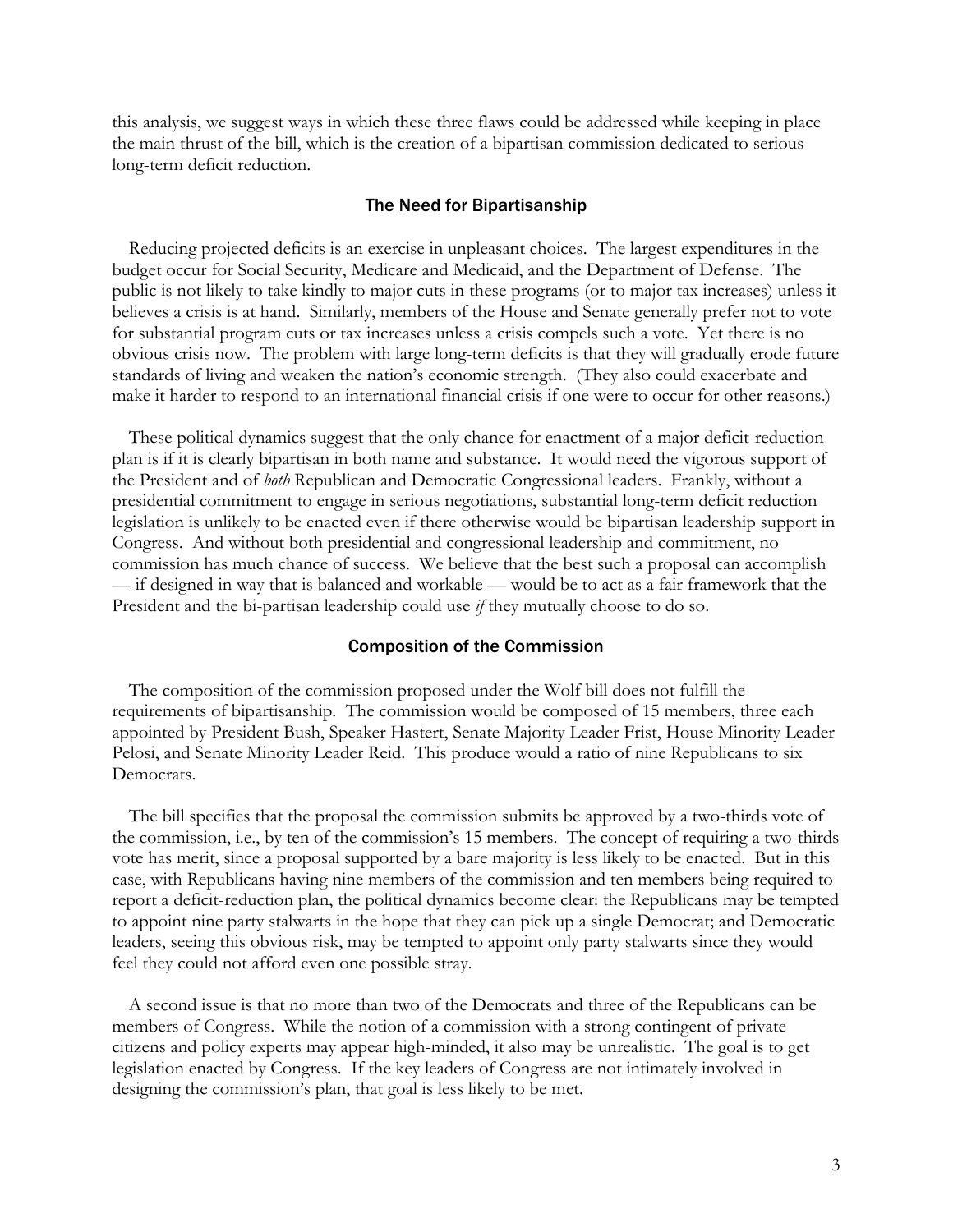It is instructive to contrast the proposed commission with the last commission to propose a major legislative change and have it successfully enacted — the Greenspan Commission, which designed the Social Security rescue plan of the early 1980s. That commission had eight Republicans and seven Democrats, and included four Senators, three members of the House, and two former members of the House. The membership consisted of political heavyweights: Republicans such as Barber Conable and William Archer (leaders of the House Ways and Means Committee) and Senator Robert Dole (Chairman of the Finance Committee), Robert Ball (long-time commissioner of Social Security), Senator Daniel Moynihan (of the Finance Committee), Rep Claude Pepper (Chairman of the Aging Committee), former Rep. Martha Keys (of the Social Security Subcommittee), and Lane Kirkland (President of the AFL-CIO). It was understood that the Greenspan Commission was supposed to achieve a result that *all* the key Republicans and Democrats could endorse, and that they were then supposed to use their weight to achieve enactment.

 Furthermore, the Greenspan Commission's plan was *not* fast-tracked through Congress, which heightened the need for the Commission to produce a thoroughly bipartisan plan, with solid support that extended to the top of both parties. The Commission understood that it needed to win the assent of President Reagan, Speaker O'Neill, and the top Democrats and Republicans on the Commission, and it succeeded in doing so. Its primary recommendations were passed by a Commission vote of 12-3 and then approved by strong bipartisan majorities in both the House and the Senate.

 This history and these considerations strongly suggest that the composition of the commission proposed in the Wolf bill should be modified. For instance, the proposal could be changed so that the President appoints three persons from within the Administration who would have a veto over the final recommendation. The four Congressional party leaders (the Speaker, the House minority leader, and the Senate majority and minority leaders) could each appoint three persons, at least two of whom are members of Congress. Finally, a requirement could be added that the commission's recommendations must have support from at least nine of these twelve congressional appointees. The approval conditions will not be easy to meet, but unless they are, the commission will not produce a deficit reduction plan that can withstand the inevitable, intense attacks it will receive over time.

#### Only Republican Amendments Allowed

 The Wolf bill requires that the commission's deficit reduction plan be submitted in the form of legislation within eight months of the proposal's enactment. Within another two months, the deficit reduction legislation would have to be brought to the floor of the House for consideration, exactly as submitted by the commission. Only two amendments would be allowed in the House: a substitute prepared by President Bush, and a substitute prepared by the House Budget Committee.<sup>4</sup> Thus, two Republican substitutes could be offered, and they would be offered to legislation that itself was drafted by a Republican-dominated commission. *No Democratic amendments would be permitted*. The three plans would each be voted on, and whichever received the most votes (if a majority) would be considered to have passed. Senate procedures (which are set forth in a companion bill introduced in the Senate by Senator George Voinovich) would be virtually identical.<sup>5</sup>

-

<sup>4</sup> For this analysis, we assume that control of the House and Senate does not shift to the Democrats.

<sup>5</sup> The Wolf proposal is silent about Senate procedure, but the Voinovich bill specifies a similar procedure. Under it, as well, only substitutes presented by the President and the Senate Budget Committee could be offered. No other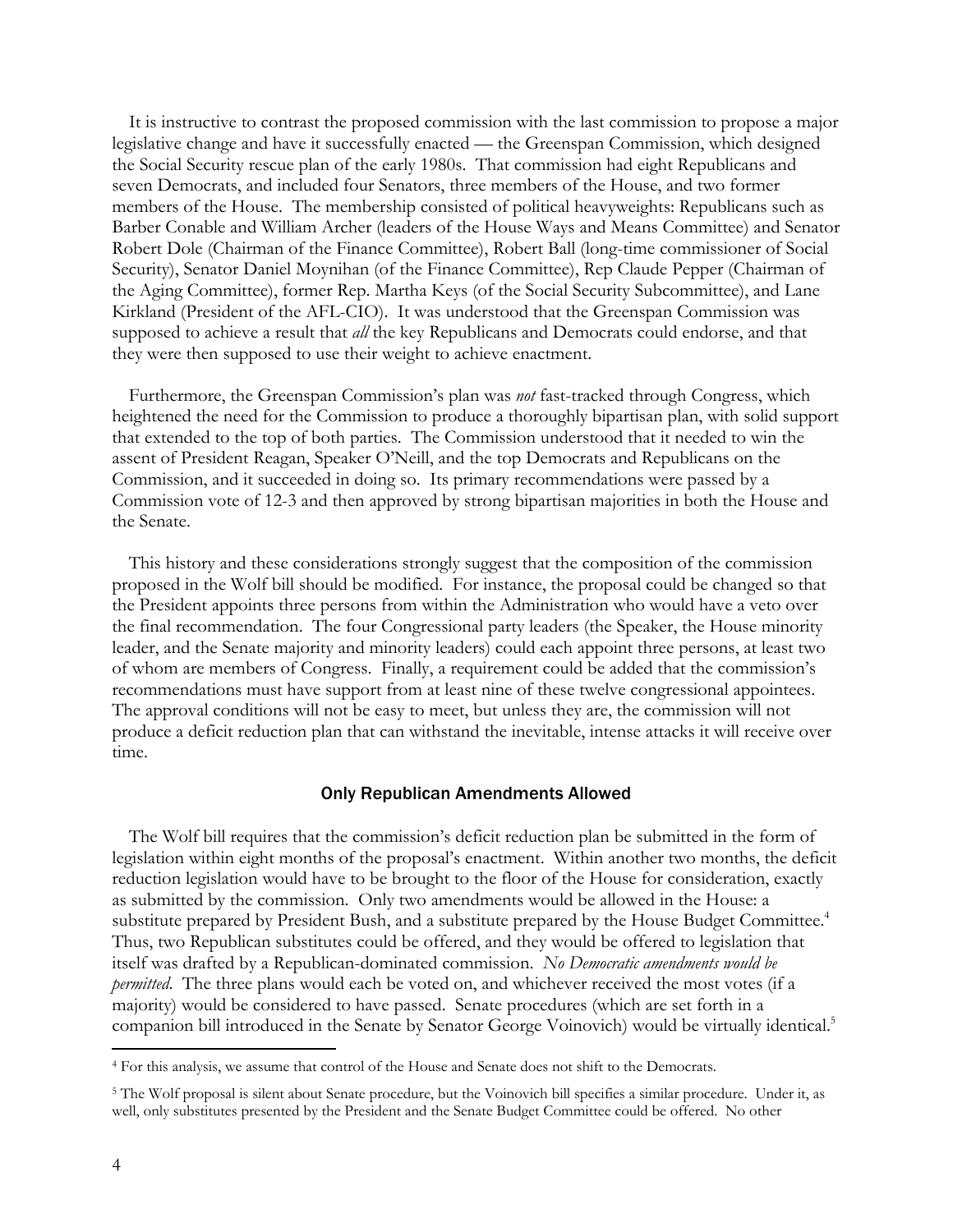These aspects of the bill are highly problematic. The bill should be modified so that the legislation embodying the commission's recommendations is open to a broader range of amendments. As noted, the Social Security legislation designed by the Greenspan Commission in 1983 was allowed to be amended in the House and the Senate; dozens of amendments were considered by the Senate and a number were adopted, as was a key House amendment (raising the "normal retirement age") that provided many additional years of solvency to the Social Security trust fund. Perhaps all amendments should be required to live within some constraints, such as that nonbudgetary amendments be disallowed.

 In addition to limiting amendments, the proposal would establish "fast-track" procedures; the proposal would do away with the right of the Senate to engage in extended debate, which can ultimately become a filibuster. In effect, the normal Senate procedures guarantee some degree of broad-based support for all important legislation because Senate rules require the concurrence of 60 of the 100 Senators to limit debate and thus ultimately stop a filibuster. The effect of this "fasttrack" procedure is to allow a bill crafted by a potentially partisan Republican commission — and subject to only two amendments, both designed by Republicans — to be enacted into law by a 50-50 Senate vote, with Vice-President Cheney breaking the tie.

 We believe that either by removing the Senate fast-track provision so that a filibuster is allowed, or through a specific requirement that would be added to the proposal, Senate opponents of the deficit-reduction legislation should have at their disposal a procedure that would require 60 votes for passage, should they choose to invoke it. The possibility that 60 Senate votes would ultimately be required would increase the likelihood that the deficit-reduction legislation would be designed to attract wider and more bi-partisan support.

## Expenditure Cuts Favored over Revenue Increases

The proposal would give guidance to the commission in three ways: by listing "Issues to Address," by outlining "Policy Solutions," and through a section of the bill labeled "Proposal Requirements." The list of "Issues to Address" is well designed and unbiased: it asks that the commission address the "unsustainable imbalance between long-term federal spending commitments and projected revenues" and calls for "increasing net national saving to provide for domestic investment and economic growth." These statements say, in effect, that future deficits should be reduced and reflect the mainstream economic view that over time, a national saving rate that is too low will be harmful for the economy and that the most direct way Congress can increase national saving is to reduce the deficit.

 The list of "Policy Solutions," however, is problematic and unbalanced. It includes a call for "reforms that make the tax code more efficient and more conducive to continuing economic growth," and for "incentives to increase private saving." The White House and Republican Congressional leaders frequently repeat the supply-side claim that over the long term, various tax cuts — even if deficit-financed — will produce higher economic growth by improving incentives to work, save, and invest. They also maintain that low taxes on investment income (as opposed to

amendments would be allowed. Hence, absent a change in control of Congress, only Republican amendment would be allowed.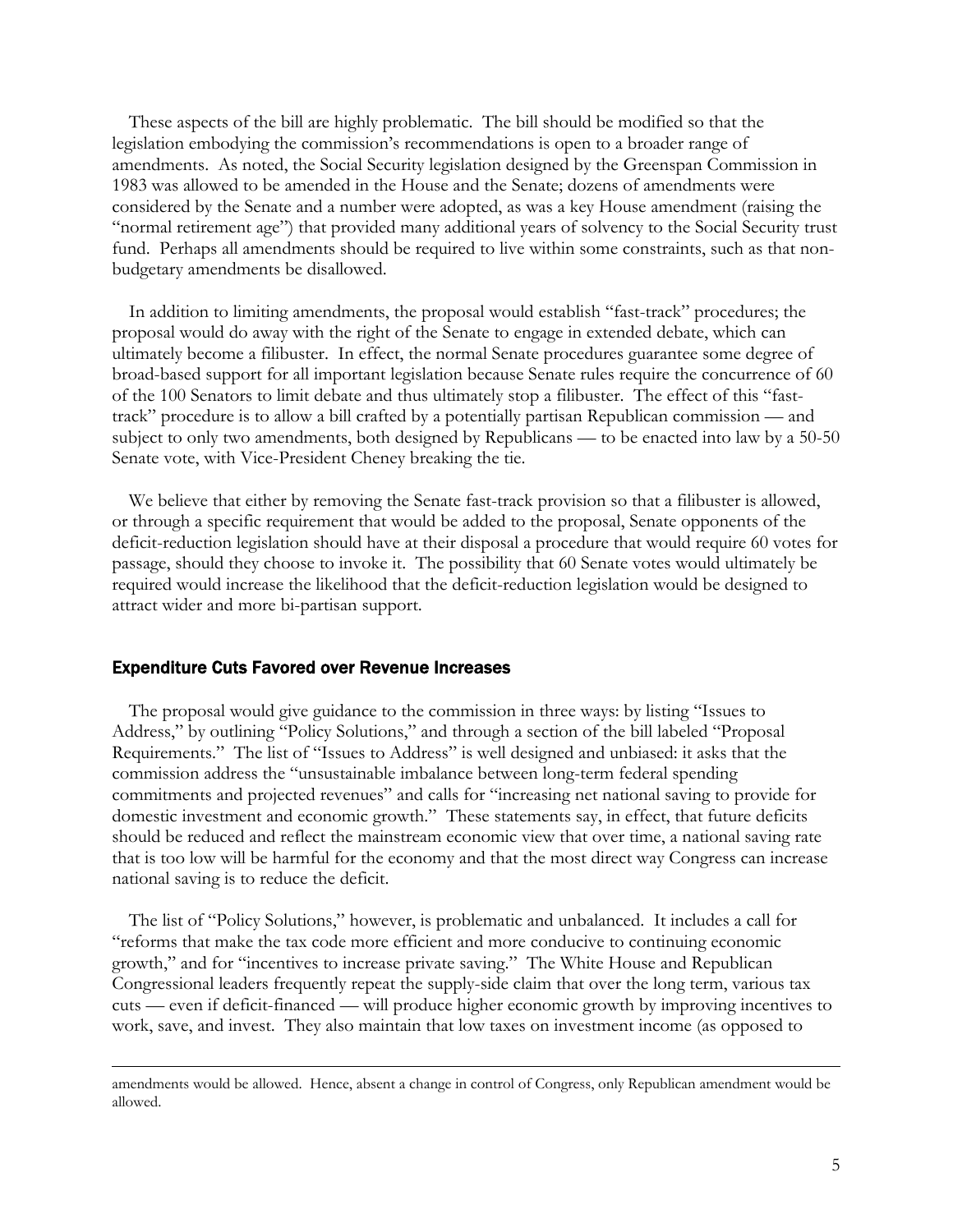taxes on wages and salaries or on consumption) provide especially good incentives for private saving. Without debating this issue at length, suffice it to say that the evidence shows these supplyside effects to be weak at best, and strongly suggests that *deficit-financed* tax cuts — including so-called "savings incentives" that are deficit financed — are likely to do more harm than good to the economy over the long term. It therefore follows that over the long run, tax increases that are dedicated to deficit reduction are more likely to help the economy than harm it, and will clearly reduce the budget deficit. Yet the "Policy Solutions" listed in the bill treat tax policy in a way that Republicans leaders are likely to claim justifies having the commission consider only those tax changes that they believe will promote economic growth and private saving. This may all but rule out having the commission recommend measures that would produce net revenue increases.

 That Republicans may interpret this language as a call for further tax cuts — or at least as an argument against any revenue increases — is evident from a recent discussion of the Wolf proposal issued by the Heritage Foundation, an organization well-known for its conservative viewpoint. That discussion included the following sentence:<sup>6</sup>

[B]y placing an emphasis on pro-growth tax reform, a commission proposal could also lead to some additional revenues not by raising taxes but thanks instead to faster economic growth—just as the Bush tax reforms produced the recent sharp increase in federal revenues.

 This Heritage discussion interprets the Wolf bill as endorsing the notion that some deficitfinanced tax cuts ultimately more than pay for themselves by generating substantial extra economic growth. This is both dogma and myth — it is rejected by virtually all mainstream economists and is decisively refuted by the evidence<sup>7</sup> — but if some people believe that the role of the commission is to design new tax cuts, the entire venture would get off to a very bad start.

 Furthermore, the bill's list of policy solutions calls for limiting "the growth of entitlement spending to ensure that the programs are fiscally sustainable." Were the proposal even-handed in its treatment of expenditures and revenues, it would include a parallel "Policy Solution" item that calls for "achieving sufficient revenues so the budget is fiscally sustainable." Or, at a minimum, it would include a call for limiting the growth of what OMB and the Joint Tax Committee call "tax expenditures" and Alan Greenspan has called "tax entitlements" — the nearly \$800 billion a year in tax subsidies contained in the tax code — to ensure that tax expenditures (i.e., spending through the tax code) is fiscally sustainable. Such language is absent from the bill.

 In short, the bill speaks of economic growth only with respect to tax policy, and in a way that many Republicans are likely to believe rules out most or all tax increases (and might even be used to

-

<sup>6</sup> Stuart Butler, "The Wolf SAFE Commission Act: A Chance To Get The Budget Back On Track," Heritage Foundation, July 14, 2006.

<sup>7</sup> For a discussion of the research and evidence refuting this notion, see Richard Kogan and Aviva Aron-Dine, "Claim That Tax Cuts "Pay For Themselves" Is Too Good To Be True," Center on Budget, July 12, 2006; James Horney, "A Smoking Gun: President's Claims That Tax Cuts Pay for Themselves Refuted By Administration's Own Analysis," Center of Budget, July 14, 2006; Jason Furman, "Do Revenue Surprises Tell Us Much About The Cost Of Tax Cuts?" Center on Budget, July 18, 2006; and Jason Furman, "A Short Guide To Dynamic Scoring," Center on Budget, July 12, 2006.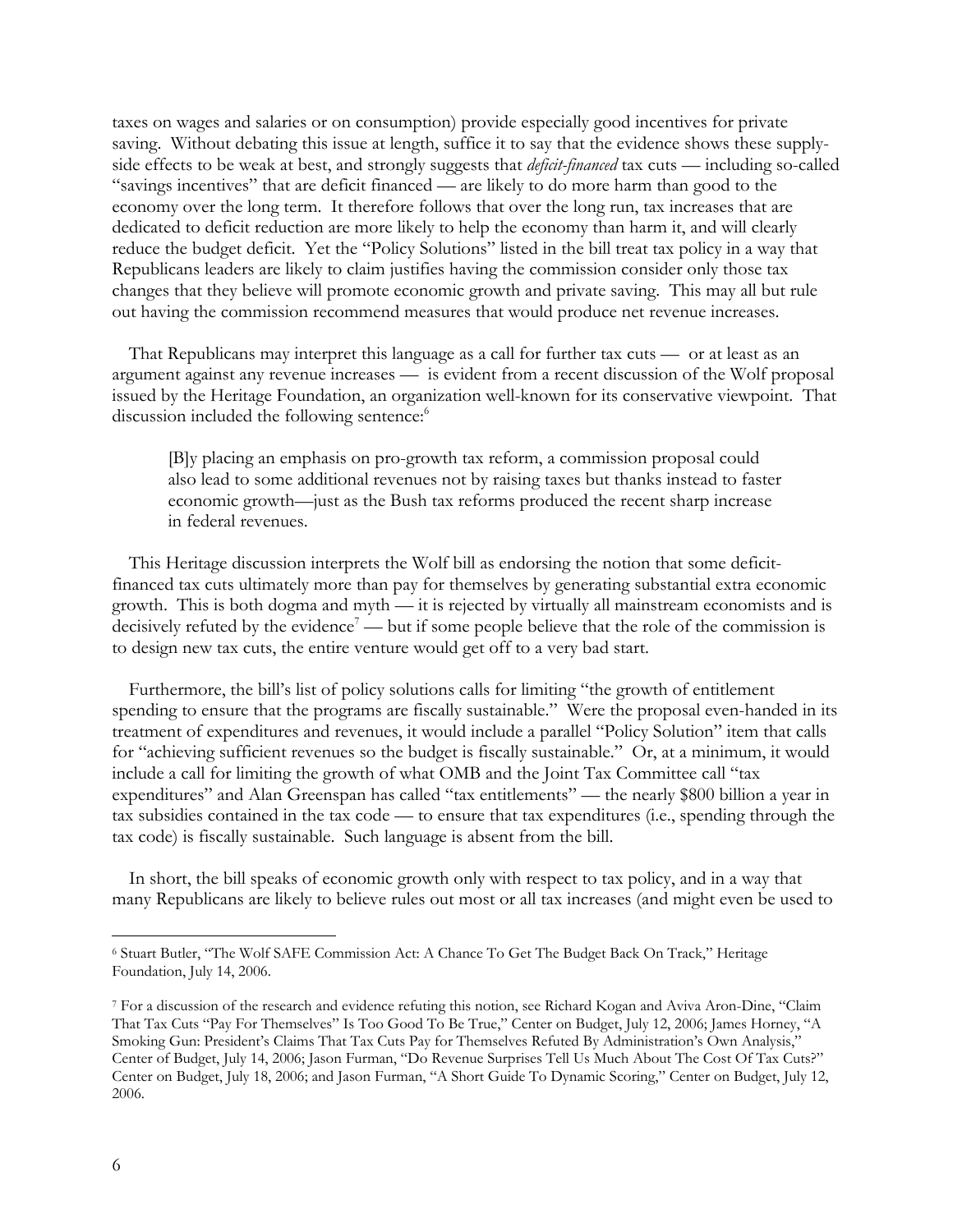justify more tax cuts). The bill fails to mention deficit reduction as a necessity for long-term economic growth. The bill also fails to mention public investment in areas such as education, the health of children, scientific research, and infrastructure as being conducive to economic growth. A better approach would have been simply to focus on the need to bring deficits down to sustainable levels and thereby avoid an explosion of the national debt, and not to include any pronouncements on what other policies are (and by implication are not) needed to promote economic growth.

 Moreover, these problems are exacerbated by another troubling aspect of the proposal — a provision in the bill that allows any *five* of the commission's 15 members to propose "methods of estimating the cost of legislation as an alternative to the method currently used by the Congressional Budget Office." This would seem to open the door to a "dynamic scoring" estimate of the effect of changes in tax policies and to enable five hard-line, supply-side members of the commission to design their own estimating model (or to have an ideologically-driven think tank do it) that would produce estimates purporting to show that various tax *reductions* would lose little or no revenue over the long term while most tax increases would damage the economy and raise little revenue. Rep. Wolf may not have intended such an outcome and may have had in mind the production of alternative estimates of both the economic and fiscal effects of various proposals. As drafted, however, this provision — taken in conjunction with the provision calling for tax measures to promote economic growth — risks being used by commissioners as justification to reject all or nearly all revenue increases (and possibly to promote new tax cuts).<sup>8</sup>

## Other Problems

-

 In addition to these basic problems, the bill also is weakened by its treatment of several other issues in a manner that is likely to reduce the commission's chances of success.

• The only two substitute amendments that Congress would be allowed to consider (those submitted by the President and the Budget Committee) would have to be deficit-neutral relative to the commission's proposal — i.e., they would have to reduce deficits fully as much as the commission's proposal or else they could not be offered. (If the proposal is modified as we recommend to allow more amendments, then all amendments presumably would have to be deficit-neutral.) Yet it is unclear whether a rule of deficit neutrality is wise. The point is to achieve as much deficit reduction as Congress is able to pass. If the commission overreaches in some politically unacceptable way, a prohibition on considering a substitute plan that is any less far-reaching may doom *all* plans to defeat.

On the other hand, permitting amendments that are not paid for might allow some constituency to win a vote exempting itself from contributing to deficit reduction; such a vote

<sup>8</sup> It is not unreasonable to want Congress to consider the long-term economic consequences of major changes in policy. If the intent of this alternative estimates proposal is to ensure that members of Congress would have information on the potential economic and other effects of the commission proposal when they consider it, a better approach would be to have CBO produce a traditional cost estimate of the proposal and separately provide a report describing the range of plausible ways in which the legislation could affect the economy and other policy outcomes, such as income and wealth distribution, health care access, and health outcomes. (CBO has, at the request of Congressional leaders, produced such reports on certain major legislative proposals.) These are, after all, key questions that will arise when one alters tax, Social Security, and health care policy.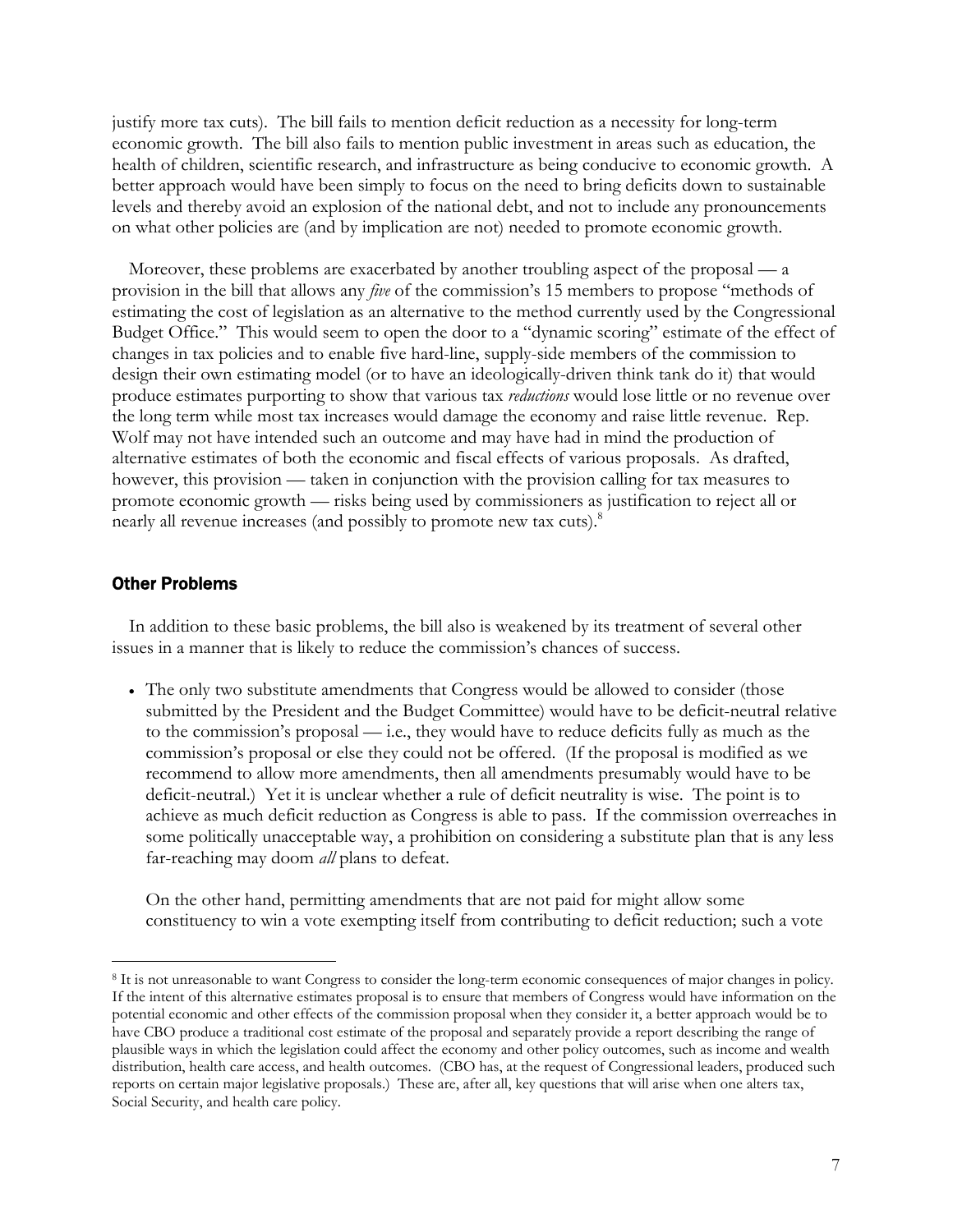could then unravel a packaged that had been carefully balanced by the commission. As we see it, the rule of budget neutrality is an "all or nothing" rule that may increase the odds of failure but also may allow consideration of alternative deficit-reduction approaches without decreasing the overall amount of deficit reduction. The advantages and disadvantages of such a rule of deficit neutrality are not easy to assess but must be carefully considered.

• The proposal discusses possible "improvements in the budget process" and "triggers to enforce spending and revenue targets." It would be unwise, however, to allow the commission to turn into a *budget process* commission. As former CBO Director Rudy Penner said many years ago when Congress was faced with unsustainably large deficits, "The process is not the problem; the problem is the problem."

The need is both to reduce expenditures and increase revenues, and by substantial amounts over time. The purpose of a commission should be to achieve a bipartisan consensus on *specific policy changes*. If the commission is given the option of ducking the hard choices and focusing primarily on budget process changes as an alternative to specific policy changes, the temptation for the commission to do that may prove too great to resist. When negotiations on specific program cuts or tax increases become difficult, it is too easy to look to automatic entitlement caps or revenue floors, supposedly enforced by some across-the-board automatic "adjustments" to expenditure and/or revenue levels. In reality, automatic formula budgeting is an admission of failure, and it generally does not work. It is extremely difficulty to enforce the formulas and to turn them into specific policy changes that yield large savings, as the failure of the Gramm-Rudman-Hollings law in the 1980s demonstrated. The commission proposal would be stronger if it did not create a ready way for a commission to evade its responsibilities by proposing budget-process changes instead of specific changes in programs and tax policies.

The use of the word "triggers" is especially problematic, since it implies the creation of entitlement caps and revenue floors enforced by automatic across-the-board entitlement cuts and automatic surtaxes, respectively. History suggests that these mechanisms are ultimately unworkable and constitute a promise that cannot be met, in part because such triggers usually do not reflect the natural working of the economy. Revenues temporarily slow their growth or decrease, and entitlement programs temporarily expand, when the economy slows; entitlement caps and revenue floors consequently trigger tax increases and entitlement cuts when the economy weakens, precisely the wrong time for such measures to be instituted. And as a result, entitlement caps and revenue floors likely would be evaded or set aside when they were about to bite sharply. Ultimately, for the necessary program cuts and tax increases to be enacted and to remain in effect, they must be honestly explained to and understood by the public to begin with.

## **Conclusion**

 Commissions formed to address tough problems facing policymakers and the nation do not have a good track record of success. To lessen a commission's prospects of failure, care must be taken to make it thoroughly bipartisan so that the leaders of both parties fully buy into it, and to make it even-handed on the issues it is designed to address, without a preconceived ideological tilt. Unfortunately, as currently drafted, the Wolf (and Voinovich) bills, no matter how well intended, do